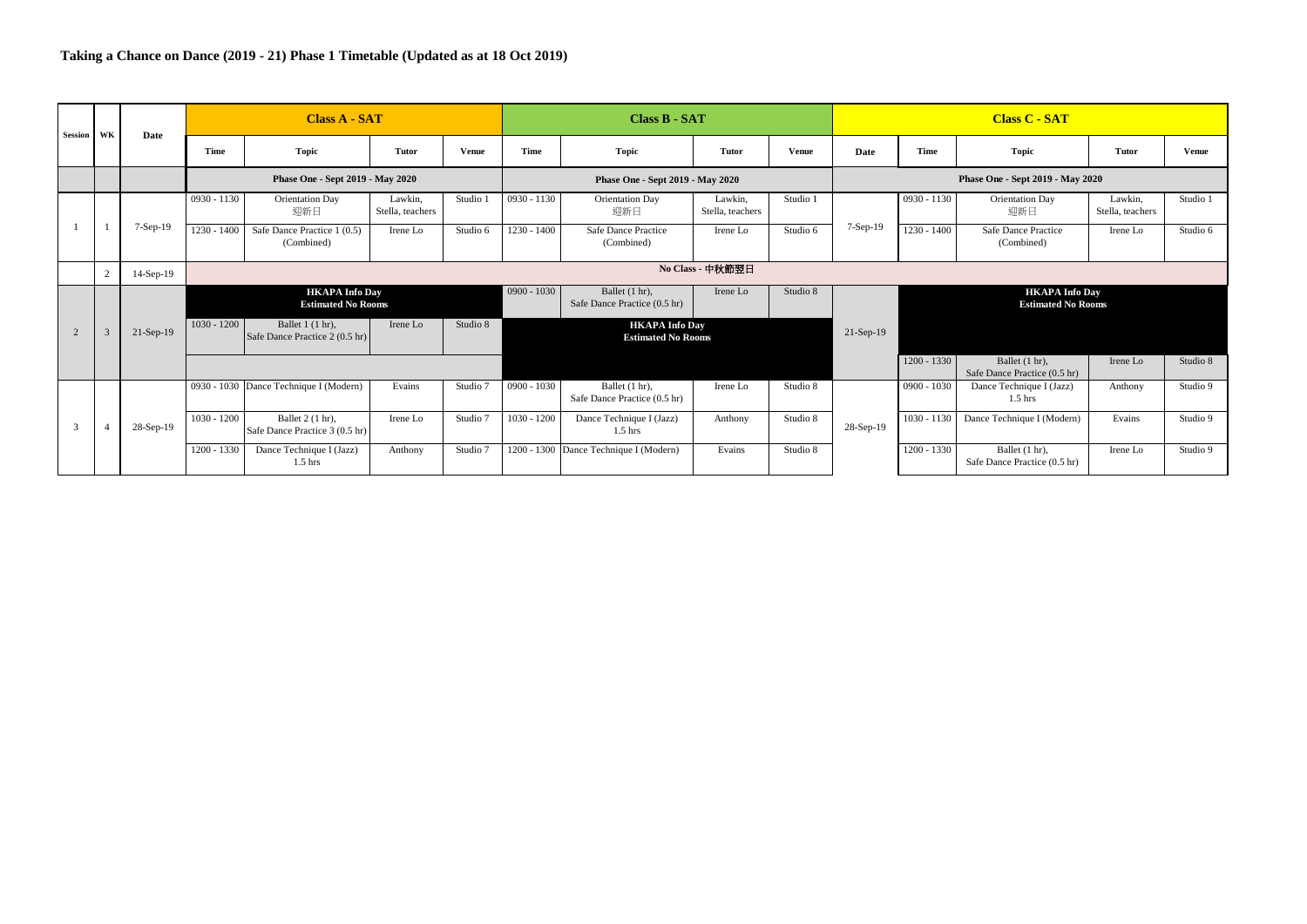| <b>Session</b>       | WK             | Date          |                          | <b>Class A - SAT</b>                                |              |               |                                         | <b>Class B - SAT</b>                               |              |              | <b>Class C - SAT</b> |                           |                                                |              |              |  |
|----------------------|----------------|---------------|--------------------------|-----------------------------------------------------|--------------|---------------|-----------------------------------------|----------------------------------------------------|--------------|--------------|----------------------|---------------------------|------------------------------------------------|--------------|--------------|--|
|                      |                |               | Time                     | <b>Topic</b>                                        | <b>Tutor</b> | Venue         | Time                                    | Topic                                              | <b>Tutor</b> | <b>Venue</b> | Date                 | Time                      | <b>Topic</b>                                   | Tutor        | <b>Venue</b> |  |
|                      |                |               |                          | Phase One - Sept 2019 - May 2020                    |              |               |                                         | Phase One - Sept 2019 - May 2020                   |              |              |                      |                           | Phase One - Sept 2019 - May 2020               |              |              |  |
|                      |                |               |                          | 0930 - 1030   Dance Technique I (Modern)            | Evains       | Studio 7      | $0900 - 1030$                           | Ballet (1 hr).<br>Safe Dance Practice (0.5 hr)     | Irene Lo     | Studio 8     |                      | $0900 - 1030$             | Dance Technique I (Jazz)<br>$1.5$ hrs          | Anthony      | Studio 9     |  |
| $\overline{A}$       | 5              | $5-Oct-19$    | $1030 - 1200$            | Ballet 4 (1 hr).<br>Safe Dance Practice 5 (0.5 hr)  | Irene Lo     | Studio 7      | 1030-1200                               | Dance Technique I (Jazz)<br>$1.5$ hrs              | Anthony      | Studio 8     | $12$ -Oct-19         | $1030 - 1130$             | Dance Technique I (Modern)                     | Evains       | Studio 9     |  |
|                      |                |               | $1200 - 1330$            | Dance Technique I (Jazz)<br>$1.5$ hrs               | Anthony      | Studio 7      | $1200 - 1300$                           | Dance Technique I (Modern)                         | Evains       | Studio 8     |                      | $1200 - 1330$             | Ballet (1 hr).<br>Safe Dance Practice (0.5 hr) | Irene Lo     | Studio 9     |  |
|                      |                |               | $0900 - 1030$            | Ballet (1 hr).<br>Safe Dance Practice (0.5 hr)      | Irene Lo     | Studio 7      | $0930 - 1030$                           | Dance Technique I (Modern)                         | Evains       | Studio 8     |                      | $1030 - 1130$             | Dance Technique I (Modern)                     | Evains       | Studio 9     |  |
| 5                    | 6              | $12$ -Oct-19  | $1030 - 1130$            |                                                     | <b>Break</b> |               | $1030 - 1200$                           | Ballet 3 (1 hr).<br>Safe Dance Practice 4 (0.5 hr) | Irene Lo     | Studio 8     | $5-Oct-19$           | $1130 - 1200$             |                                                | <b>Break</b> |              |  |
|                      |                |               |                          | 1130 - 1230 Dance Technique I (Modern)              | Evains       | Studio 7      |                                         |                                                    |              |              |                      | $1200 - 1330$             | Ballet (1 hr).<br>Safe Dance Practice (0.5 hr) | Irene Lo     | Studio 9     |  |
|                      |                |               |                          | 0930 - 1030   Dance Technique I (Modern)            | Evains       | Studio 7      | $0900 - 1030$                           | Ballet (1 hr).<br>Safe Dance Practice (0.5 hr)     | Irene Lo     | Studio 8     |                      | $0930 - 1030$             | Dance Technique I (Jazz)                       | Anthony      | Studio 9     |  |
| 6                    | $\overline{7}$ | $19-Oct-19$   | $1030 - 1200$            | Ballet 5 (1 hr).<br>Safe Dance Practice 6 (0.5 hr)  | Irene Lo     | Studio 7      | $1030 - 1130$                           | Dance Technique I (Jazz)                           | Anthony      | Studio 8     | $19-Oct-19$          | $1030 - 1130$             | Dance Technique I (Modern)                     | Evains       | Studio 9     |  |
|                      |                |               | $1200 - 1300$            | Dance Technique I (Jazz)                            | Anthony      | Studio 7      | 1130 - 1230                             | Dance Technique I (Modern)                         | Evains       | Studio 8     |                      | $1200 - 1330$             | Ballet (1 hr).<br>Safe Dance Practice (0.5 hr) | Irene Lo     | Studio 9     |  |
|                      |                |               |                          | 0900 - 1030 Dance Technique I (Modern)<br>$1.5$ hrs | Evains       | Studio 7      | $0930 - 1030$                           | Ballet (1 hr)                                      | Irene Lo     | Studio 8     |                      | $0930 - 1030$             | Dance Technique I (Jazz)                       | Anthony      | Studio 9     |  |
| $7\phantom{.0}$<br>8 |                | 26-Oct-19     | $1030 - 1130$            | Ballet 6 (1 hr)                                     | Irene Lo     | Studio 7      | $1030 - 1130$                           | Dance Technique I (Jazz)                           | Anthony      | Studio 8     | $26-Oct-19$          | $1030 - 1200$             | Dance Technique I (Modern)<br>$1.5$ hrs        | Evains       | Studio 9     |  |
|                      |                | $1130 - 1230$ | Dance Technique I (Jazz) | Anthony                                             | Studio 7     | $1200 - 1330$ | Dance Technique I (Modern)<br>$1.5$ hrs | Evains                                             | Studio 8     |              | $1200 - 1330$        | Ballet $(1.5 \text{ hr})$ | <b>Irene Lo</b>                                | Studio 9     |              |  |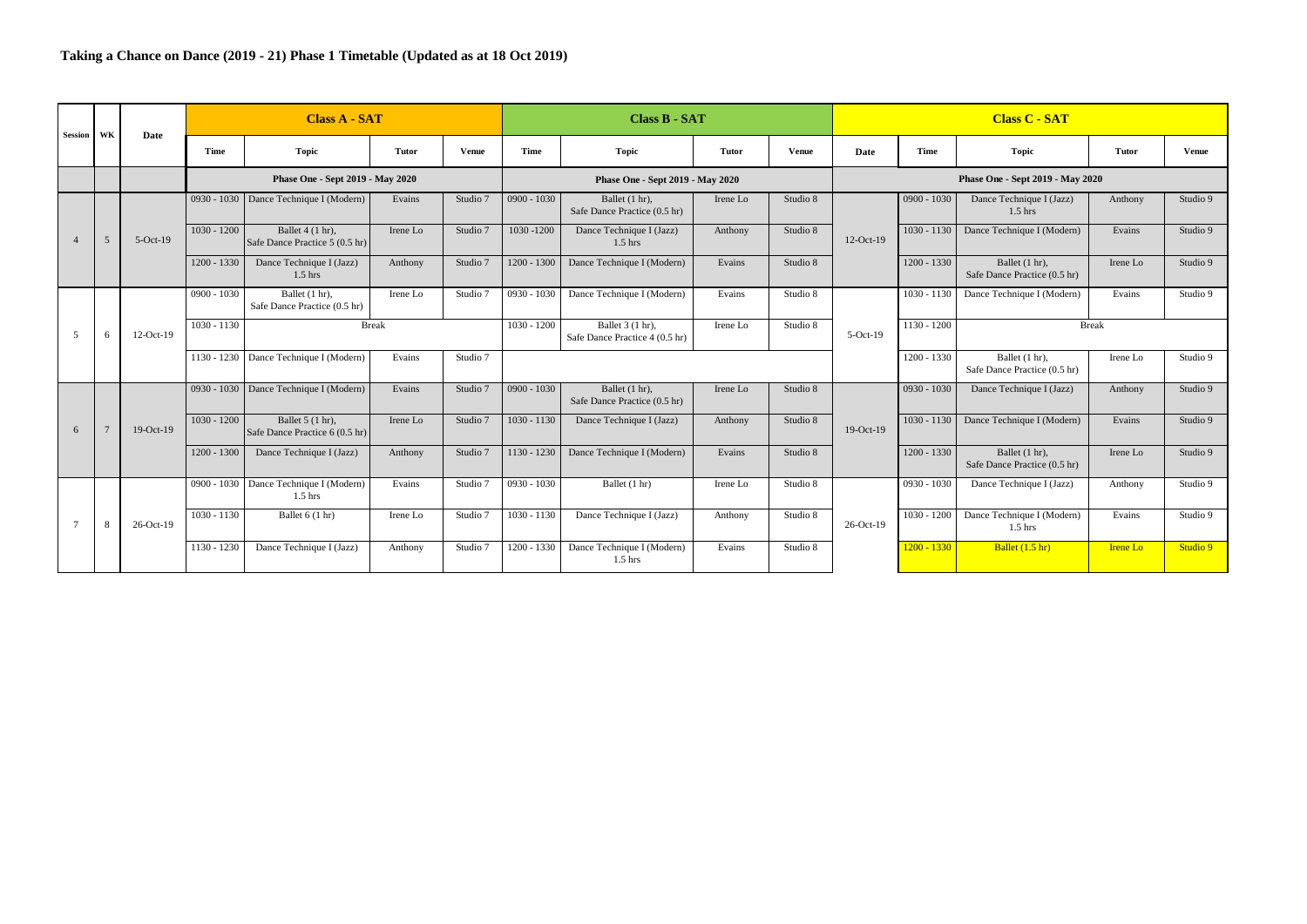| Session      | WK | Date        |               | <b>Class A - SAT</b>                                                          |                |                     |               | Class B - SAT                                                                 |                |                      |             |               | <b>Class C - SAT</b>                                                          |                |                      |
|--------------|----|-------------|---------------|-------------------------------------------------------------------------------|----------------|---------------------|---------------|-------------------------------------------------------------------------------|----------------|----------------------|-------------|---------------|-------------------------------------------------------------------------------|----------------|----------------------|
|              |    |             | <b>Time</b>   | <b>Topic</b>                                                                  | <b>Tutor</b>   | Venue               | <b>Time</b>   | <b>Topic</b>                                                                  | <b>Tutor</b>   | <b>Venue</b>         | Date        | <b>Time</b>   | Topic                                                                         | <b>Tutor</b>   | <b>Venue</b>         |
|              |    |             |               | Phase One - Sept 2019 - May 2020                                              |                |                     |               | Phase One - Sept 2019 - May 2020                                              |                |                      |             |               | Phase One - Sept 2019 - May 2020                                              |                |                      |
|              |    |             |               | 1030 - 1130   Dance Technique I (Modern)                                      | Evains         | Studio 7            | $1030 - 1130$ | <b>Movement Analysis</b>                                                      | Vanessa Cheung | Studio 8             |             | $1030 - 1130$ | Dance Technique I (Jazz)                                                      | Anthony        | Studio 9             |
| 8            | 9  | $2-Nov-19$  | 1130 - 1230   | Movement Analysis 1                                                           | Vanessa Cheung | Studio 7            | 1130 - 1230   | Dance Technique I (Jazz)                                                      | Anthony        | Studio 8             | $2-Nov-19$  | $1130 - 1230$ | Dance Technique I (Modern)                                                    | Evains         | Studio 9             |
|              |    |             | 1230 - 1330   | Dance Technique I (Jazz)                                                      | Anthony        | Studio 7            | 1230 - 1330   | Dance Technique I (Modern)                                                    | Evains         | Studio 8             |             | 1230 - 1330   | <b>Movement Analysis</b>                                                      | Vanessa Cheung | Studio 9             |
|              |    |             | 1030 - 1130   | Dance Technique I (Modern)                                                    | Evains         | Studio 7            | 1030 - 1130   | <b>Movement Analysis</b>                                                      | Vanessa Cheung | Studio 8             |             | $1000 - 1130$ | Dance Technique I (Jazz)                                                      | Anthony        | Studio 9             |
| $\mathbf{Q}$ | 10 | $9-Nov-19$  | $1130 - 1230$ | Movement Analysis 2                                                           | Vanessa Cheung | Studio 7            | 1130 - 1230   | Dance Technique I (Jazz)                                                      | Anthony        | Studio 8             | $9-Nov-19$  | 1130 - 1230   | Dance Technique I (Modern)                                                    | Evains         | Studio 9             |
|              |    |             | 1230 - 1330   | Dance Technique I (Jazz)                                                      | Anthony        | Studio 7            | 1230 - 1330   | Dance Technique I (Modern)                                                    | Evains         | Studio 8             |             | 1230 - 1330   | <b>Movement Analysis</b>                                                      | Vanessa Cheung | Studio 9             |
|              |    |             | $0930 - 1030$ | Dance Technique I (Modern)                                                    | Evains         | Studio 7            | $0900 - 1030$ | Movement Analysis 3<br>$(1.5 \text{ hrs})$                                    | Vanessa Cheung | Studio 8             |             | $0900 - 1030$ | Dance Technique I (Jazz)                                                      | <b>Anthony</b> | Studio 9             |
| 10           |    | $16-Nov-19$ | $1030 - 1200$ | Movement Analysis 3<br>$(1.5 \text{ hrs})$                                    | Vanessa Cheung | Studio 7            | $1030 - 1130$ | Dance Technique I (Jazz)                                                      | Anthony        | Studio 8             |             | 1030 - 1130   | Dance Technique I (Modern)                                                    | Evains         | Studio 9             |
|              | 11 |             |               |                                                                               |                |                     | 1130 - 1230   | Dance Technique I (Modern)                                                    | Evains         | Studio 8             | 16-Nov-19   | 1130 - 1200   |                                                                               | <b>Break</b>   |                      |
|              |    |             | $1200 - 1300$ | Dance Technique I (Jazz)                                                      | Anthony        | Studio 7            |               |                                                                               |                |                      |             | 1200-1330     | Movement Analysis 3<br>$(1.5 \text{ hrs})$                                    | Vanessa Cheung | Studio 9             |
|              |    |             | $0930 - 1030$ | Dance Technique I (Modern)                                                    | Evains         | Studio 7            | $0900 - 1030$ | Movement Analysis 4<br>$(1.5 \text{ hrs})$                                    | Vanessa Cheung | Studio 8             |             | $0900 - 1030$ | Dance Technique I (Jazz)                                                      | Anthony        | Studio 9             |
|              |    |             | $1030 - 1200$ | Movement Analysis 4<br>$(1.5 \text{ hrs})$                                    | Vanessa Cheung | Studio 7            | $1030 - 1130$ | Dance Technique I (Jazz)                                                      | Anthony        | Studio 8             |             | $1030 - 1130$ | Dance Technique I (Modern)                                                    | Evains         | Studio 9             |
| 11           | 12 | 23-Nov-19   |               |                                                                               |                |                     | 1130 - 1230   | Dance Technique I (Modern)                                                    | Evains         | Studio 8             | 23-Nov-19   | 1130 - 1200   |                                                                               | <b>Break</b>   |                      |
|              |    |             | 1200 - 1300   | Dance Technique I (Jazz)                                                      | Anthony        | Studio 7            |               |                                                                               |                |                      |             | 1200-1330     | Movement Analysis 4<br>$(1.5 \text{ hrs})$                                    | Vanessa Cheung | Studio 9             |
|              |    |             | <b>TBC</b>    | <b>School of Dance Production</b><br>Viewing                                  |                | <b>Lyric Theatr</b> | <b>TBC</b>    | <b>School of Dance Production</b><br>Viewing                                  |                | <b>Lyric Theatre</b> |             | <b>TBC</b>    | <b>School of Dance Production</b><br>Viewing                                  |                | <b>Lyric Theatre</b> |
|              |    |             |               | 0900 - 1000 Dance Technique I (Modern)                                        | Evains         | Studio 7            | $0830 - 1000$ | Dance Technique I (Jazz)                                                      | Anthony        | Studio 8             |             |               |                                                                               |                |                      |
| 12           | 13 | $30-Nov-19$ | $1000 - 1130$ | Dance Technique I (Jazz)                                                      | Anthony        | Studio 7            | $1000 - 1100$ | Dance Technique I (Modern)                                                    | Evains         | Studio 8             | $30-Nov-19$ | $1100 - 1200$ | Dance Technique I (Modern)                                                    | Evains         | Studio 9             |
|              |    |             | $1200 - 1300$ | <b>Movement Analysis -</b><br><b>Assessment</b><br>(Combined - Class A, B, C) | Vanessa Cheung | Studio 6            | $1200 - 1300$ | <b>Movement Analysis -</b><br><b>Assessment</b><br>(Combined - Class A, B, C) | Vanessa Cheung | Studio 6             |             | $1200 - 1300$ | <b>Movement Analysis -</b><br><b>Assessment</b><br>(Combined - Class A .B. C) | Vanessa Cheung | Studio 6             |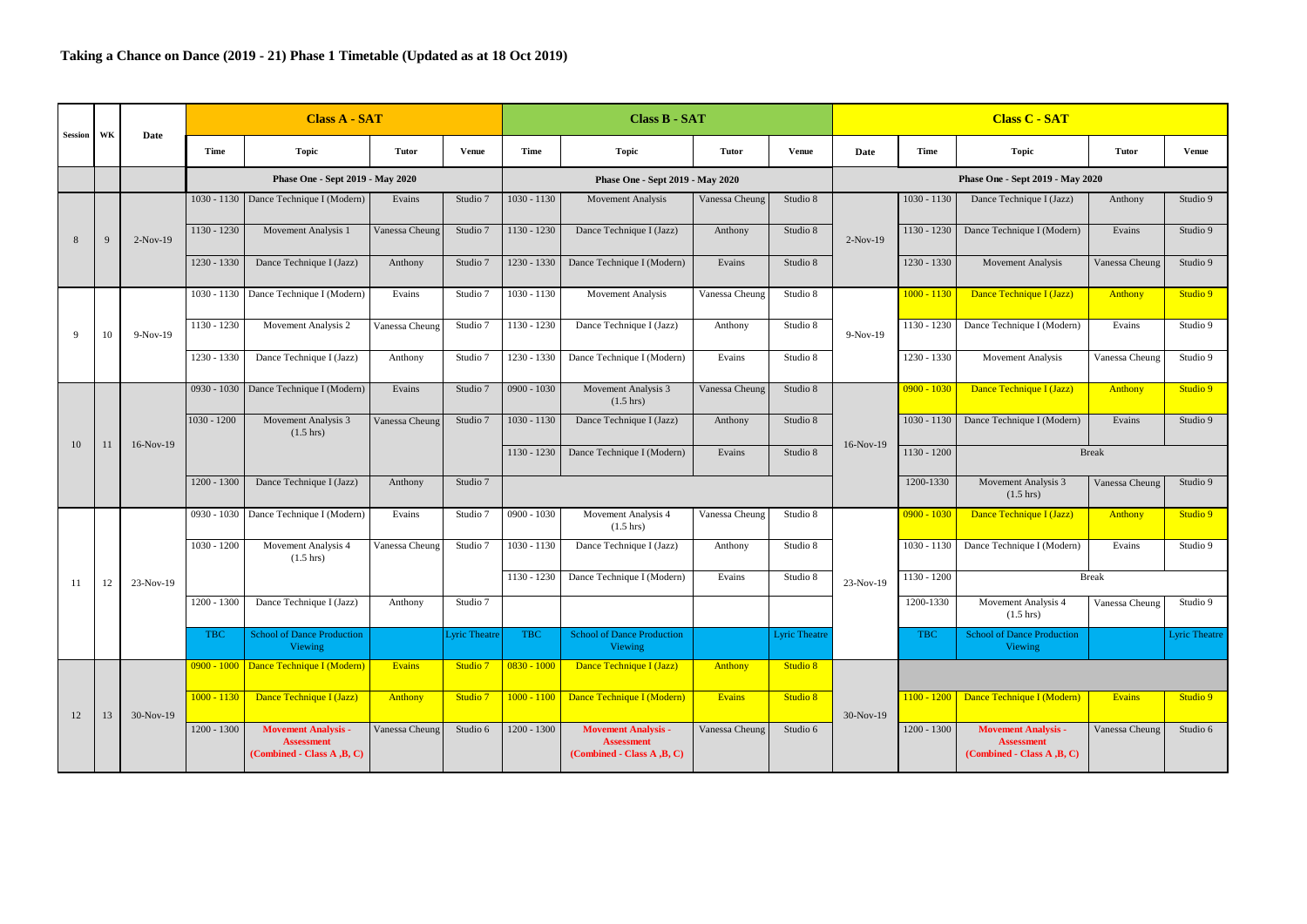| Session WK |    | Date         |               | <b>Class A - SAT</b>                    |                 |          |               | <b>Class B - SAT</b>                    |                 |              | <b>Class C - SAT</b>                  |               |                                         |                 |              |  |  |
|------------|----|--------------|---------------|-----------------------------------------|-----------------|----------|---------------|-----------------------------------------|-----------------|--------------|---------------------------------------|---------------|-----------------------------------------|-----------------|--------------|--|--|
|            |    |              | Time          | <b>Topic</b>                            | Tutor           | Venue    | Time          | Topic                                   | Tutor           | <b>Venue</b> | Date                                  | Time          | <b>Topic</b>                            | Tutor           | <b>Venue</b> |  |  |
|            |    |              |               | Phase One - Sept 2019 - May 2020        |                 |          |               | Phase One - Sept 2019 - May 2020        |                 |              |                                       |               | Phase One - Sept 2019 - May 2020        |                 |              |  |  |
|            |    |              | $0930 - 1030$ | Dance Technique I (Jazz)                | Anthony         | Studio 8 | $1000 - 1100$ | Dance History                           | Enid Chung      | Studio 7     |                                       | $0900 - 1030$ | Dance Technique I (Modern)<br>$1.5$ hrs | Evains          | Studio 9     |  |  |
| 13         | 14 | $7-Dec-19$   | $1030 - 1200$ | Dance Technique I (Modern)<br>$1.5$ hrs | Evains          | Studio 9 | $1100 - 1200$ | Dance Technique I (Jazz)                | Anthony         | Studio 8     | $7-Dec-19$                            | $1100 - 1200$ | Dance History                           | Enid Chung      | Studio 7     |  |  |
|            |    |              | $1200 - 1300$ | Dance History 1                         | Enid Chung      | Studio 7 | 1200 - 1330   | Dance Technique I (Modern)<br>$1.5$ hrs | Evains          | Studio 9     |                                       | $1200 - 1300$ | Dance Technique I (Jazz)                | Anthony         | Studio 8     |  |  |
|            |    | $14$ -Dec-19 | $0900 - 1000$ | Dance Technique I (Jazz)                | Anthony         | Studio 8 | $0830 - 1000$ | Ballet $(1.5 \text{ hr})$               | <b>Irene Lo</b> | Studio 9     |                                       |               |                                         |                 |              |  |  |
| 14         |    |              | $1000 - 1100$ | Dance History 2                         | Enid Chung      | Studio 7 | $1000 - 1100$ | Dance Technique I (Jazz)                | Anthony         | Studio 8     | 14-Dec-19                             | $1000 - 1100$ | Ballet (1 hr)                           | <b>Irene Lo</b> | Studio 9     |  |  |
|            | 15 |              | 1100 - 1230   | Ballet $(1.5 \text{ hr})$               | <b>Irene Lo</b> | Studio 9 | $1100 - 1200$ | Dance History                           | Enid Chung      | Studio 7     |                                       | $1100 - 1200$ | Dance Technique I (Jazz)                | Anthony         | Studio 8     |  |  |
|            |    |              |               |                                         |                 |          |               |                                         |                 |              |                                       | $1200 - 1300$ | Dance History                           | Enid Chung      | Studio 7     |  |  |
|            |    |              | $1000 - 1100$ | Dance Technique I (Jazz)                | Anthony         | Studio 8 | $1000 - 1100$ | Dance History                           | Enid Chung      | Studio 7     |                                       | $1000 - 1100$ | Dance Technique I (Modern)              | Evains          | Studio 9     |  |  |
| 15         | 16 | 21-Dec-19    | $1100 - 1200$ | Dance Technique I (Modern)              | Evains          | Studio 9 | $1100 - 1200$ | Dance Technique I (Jazz)                | Anthony         | Studio 8     | $21-Dec-19$                           | $1100 - 1200$ | Dance History                           | Enid Chung      | Studio 7     |  |  |
|            |    |              | $1200 - 1300$ | Dance History 3                         | Enid Chung      | Studio 7 | $1200 - 1300$ | Dance Technique I (Modern)              | Evains          | Studio 9     |                                       | 1200 - 1300   | Dance Technique I (Jazz)                | Anthony         | Studio 8     |  |  |
|            |    |              |               | <b>Christmas and New Year Holiday</b>   |                 |          |               | <b>Christmas and New Year Holiday</b>   |                 |              | <b>Christmas and New Year Holiday</b> |               |                                         |                 |              |  |  |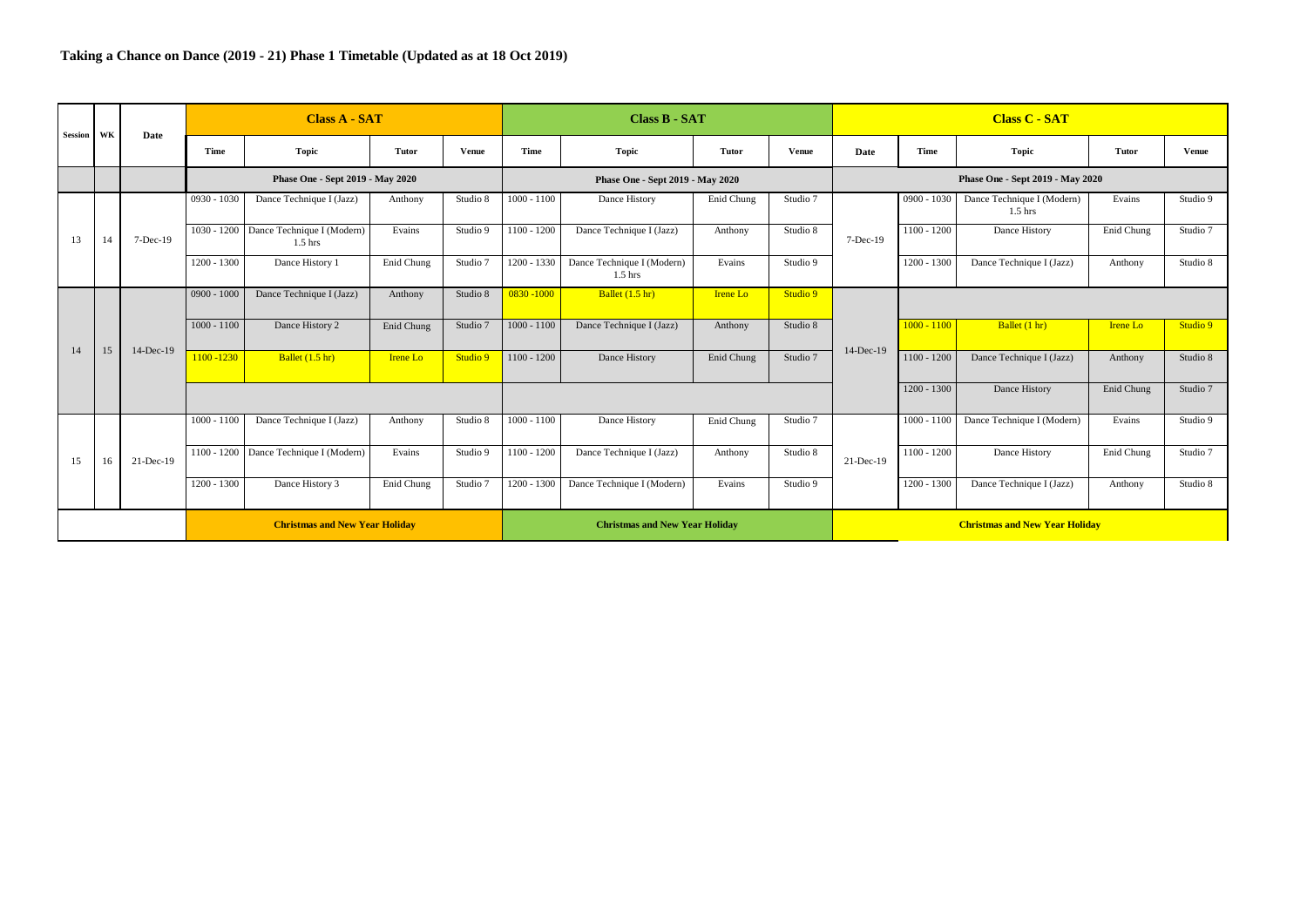| Session | WK             | Date         |               | <b>Class A - SAT</b>                                |            |          |                               | Class B - SAT                           |              |              | <b>Class C - SAT</b>             |               |                                         |            |          |  |  |
|---------|----------------|--------------|---------------|-----------------------------------------------------|------------|----------|-------------------------------|-----------------------------------------|--------------|--------------|----------------------------------|---------------|-----------------------------------------|------------|----------|--|--|
|         |                |              | Time          | Topic                                               | Tutor      | Venue    | Time                          | Topic                                   | <b>Tutor</b> | <b>Venue</b> | Date                             | Time          | Topic                                   | Tutor      | Venue    |  |  |
|         |                |              |               | Phase One - Sept 2019 - May 2020                    |            |          |                               | Phase One - Sept 2019 - May 2020        |              |              | Phase One - Sept 2019 - May 2020 |               |                                         |            |          |  |  |
|         |                |              | $0900 - 1030$ | Dance Technique I (Jazz)<br>$1.5$ hrs               | Anthony    | Studio 8 | $0930 - 1030$                 | Dance History                           | Enid Chung   | Studio 7     |                                  | $0900 - 1030$ | Dance Technique I (Modern)<br>$1.5$ hrs | Evains     | Studio 9 |  |  |
| 16      | W              | $11-Jan-20$  |               | 1030 - 1200 Dance Technique I (Modern)<br>$1.5$ hrs | Evains     | Studio 9 | $1030 - 1200$                 | Dance Technique I (Jazz)<br>$1.5$ hrs   | Anthony      | Studio 8     | $11-Jan-20$                      | $1100 - 1200$ | Dance History                           | Enid Chung | Studio 7 |  |  |
|         |                |              | $1200 - 1300$ | Dance History 4                                     | Enid Chung | Studio 7 | 1200 - 1330                   | Dance Technique I (Modern)<br>$1.5$ hrs | Evains       | Studio 9     |                                  | 1200 - 1330   | Dance Technique I (Jazz)<br>$1.5$ hrs   | Anthony    | Studio 8 |  |  |
|         |                |              | $0900 - 1030$ | Dance Technique I (Jazz)<br>$1.5$ hrs               | Anthony    | Studio 8 | $0930 - 1030$                 | Dance History                           | Enid Chung   | Studio 7     |                                  | $0900 - 1030$ | Dance Technique I (Modern)<br>$1.5$ hrs | Evains     | Studio 9 |  |  |
| 17      | W <sub>2</sub> | $18$ -Jan-20 |               | 1030 - 1200 Dance Technique I (Modern)<br>$1.5$ hrs | Evains     | Studio 9 | $1030 - 1200$                 | Dance Technique I (Jazz)<br>$1.5$ hrs   | Anthony      | Studio 8     | $18$ -Jan-20                     | $1100 - 1200$ | Dance History                           | Enid Chung | Studio 7 |  |  |
|         |                |              | $1200 - 1300$ | Dance History 5                                     | Enid Chung | Studio 7 | 1200 - 1330                   | Dance Technique I (Modern)<br>$1.5$ hrs | Evains       | Studio 9     |                                  | 1200 - 1330   | Dance Technique I (Jazz)<br>$1.5$ hrs   | Anthony    | Studio 8 |  |  |
|         |                |              |               | <b>Lunar New Year Holiday</b>                       |            |          | <b>Lunar New Year Holiday</b> |                                         |              |              | <b>Lunar New Year Holiday</b>    |               |                                         |            |          |  |  |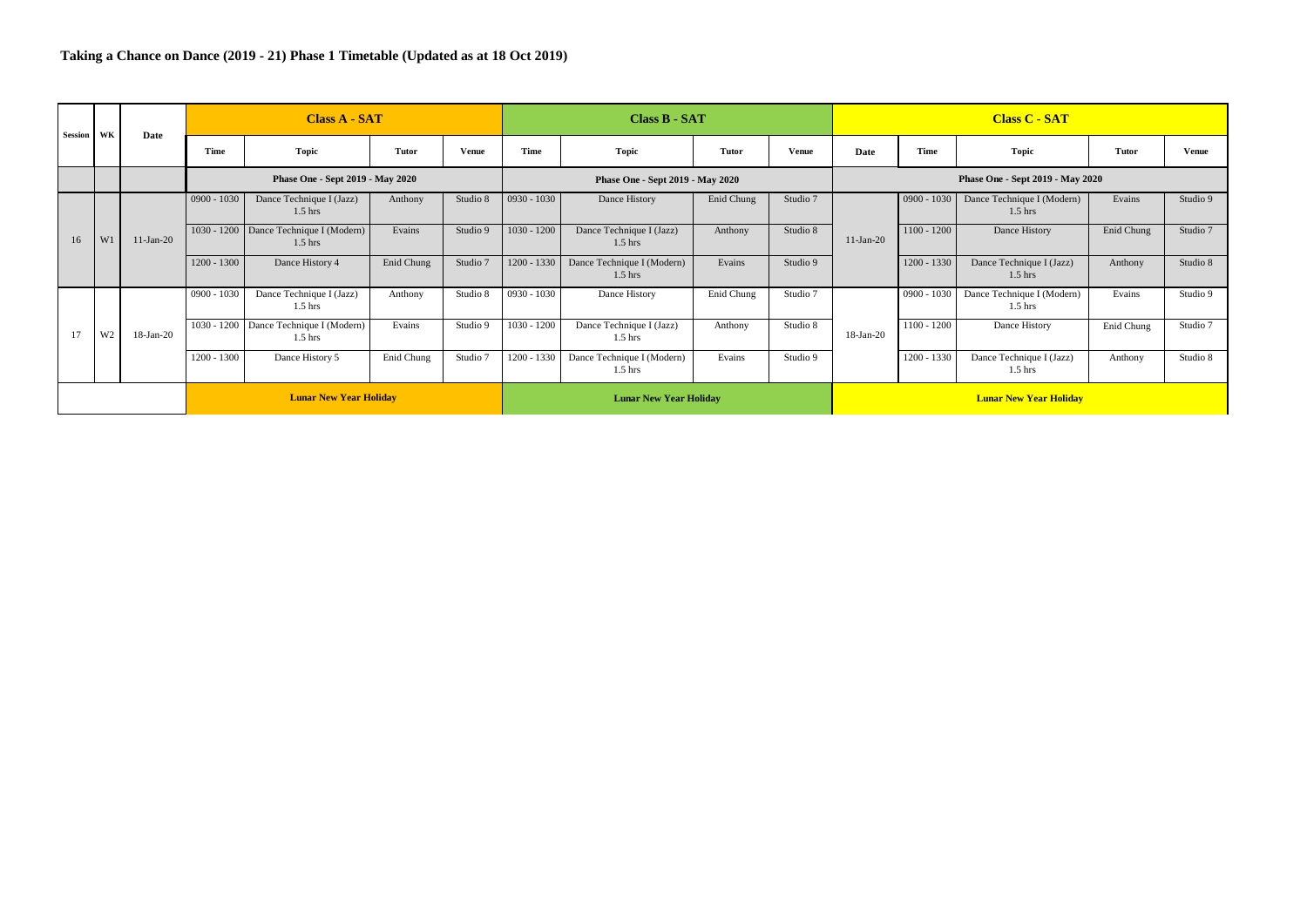| Session | WK                                                                   | Date      |               | <b>Class A - SAT</b>                                         |            |              |               | Class B - SAT                                           |            |          |                                  |                                                   | <b>Class C - SAT</b>                                    |            |              |  |  |
|---------|----------------------------------------------------------------------|-----------|---------------|--------------------------------------------------------------|------------|--------------|---------------|---------------------------------------------------------|------------|----------|----------------------------------|---------------------------------------------------|---------------------------------------------------------|------------|--------------|--|--|
|         |                                                                      |           | Time          | <b>Topic</b>                                                 | Tutor      | <b>Venue</b> | Time          | Topic                                                   | Tutor      | Venue    | Date                             | Time                                              | <b>Topic</b>                                            | Tutor      | <b>Venue</b> |  |  |
|         |                                                                      |           |               | Phase One - Sept 2019 - May 2020                             |            |              |               | Phase One - Sept 2019 - May 2020                        |            |          | Phase One - Sept 2019 - May 2020 |                                                   |                                                         |            |              |  |  |
|         |                                                                      |           | $0900 - 1030$ | Dance Technique I (Jazz)<br>$1.5$ hrs                        | Anthony    | Studio 8     | $0900 - 1030$ | Dance History<br>$1.5$ hrs                              | Enid Chung | Studio 7 |                                  | $0900 - 1030$                                     | Dance Technique I (Modern)<br>$1.5$ hrs                 | Evains     | Studio 9     |  |  |
| 18      |                                                                      | 8-Feb-20  |               | 1030 - 1200 Dance Technique I (Modern)<br>$1.5$ hrs          | Evains     | Studio 9     | $1030 - 1200$ | Dance Technique I (Jazz)<br>$1.5$ hrs                   | Anthony    | Studio 8 | 8-Feb-20                         | $1030 - 1200$                                     | Dance History<br>$1.5$ hrs                              | Enid Chung | Studio 7     |  |  |
|         |                                                                      |           | $1200 - 1330$ | Dance History 6<br>1.5                                       | Enid Chung | Studio 7     | 1200 - 1330   | Dance Technique I (Modern)<br>$1.5$ hrs                 | Evains     | Studio 9 |                                  | 1200 - 1330                                       | Dance Technique I (Jazz)<br>$1.5$ hrs                   | Anthony    | Studio 8     |  |  |
|         |                                                                      |           | $0900 - 1030$ | Dance Technique I (Jazz)<br>$1.5$ hrs                        | Anthony    | Studio 8     | 0900 -1030    | Dance History<br>$1.5$ hrs                              | Enid Chung | Studio 7 |                                  | $0900 - 1030$                                     | Dance Technique I (Modern)<br>$1.5$ hrs                 | Evains     | Studio 9     |  |  |
| 19      | 2                                                                    | 15-Feb-20 |               | 1030 - 1200 Dance Technique I (Modern)<br>$1.5$ hrs          | Evains     | Studio 9     | $1030 - 1200$ | Dance Technique I (Jazz)<br>$1.5$ hrs                   | Anthony    | Studio 8 | 15-Feb-20                        | $1030 - 1200$                                     | Dance History<br>$1.5$ hrs                              | Enid Chung | Studio 7     |  |  |
|         |                                                                      |           | $1200 - 1330$ | Dance History 7<br>1.5                                       | Enid Chung | Studio 7     | 1200 - 1330   | Dance Technique I (Modern)<br>$1.5$ hrs                 | Evains     | Studio 9 |                                  | 1200 - 1330                                       | Dance Technique I (Jazz)<br>$1.5$ hrs                   | Anthony    | Studio 8     |  |  |
| 20      |                                                                      | 22-Feb-20 |               | 1030 - 1130 Dance History - Assessment<br>(Combined A, B, C) | Enid Chung | Studio 6     | $1030 - 1130$ | <b>Dance History - Assessment</b><br>(Combined A, B, C) | Enid Chung | Studio 6 | 22-Feb-20                        | $1030 - 1130$                                     | <b>Dance History - Assessment</b><br>(Combined A, B, C) | Enid Chung | Studio 6     |  |  |
|         | <b>Estimated No Class Room</b><br>21<br>29-Feb-20<br><b>NO CLASS</b> |           |               |                                                              |            |              |               | <b>Estimated No Class Room</b><br><b>NO CLASS</b>       |            |          | 29-Feb-20                        | <b>Estimated No Class Room</b><br><b>NO CLASS</b> |                                                         |            |              |  |  |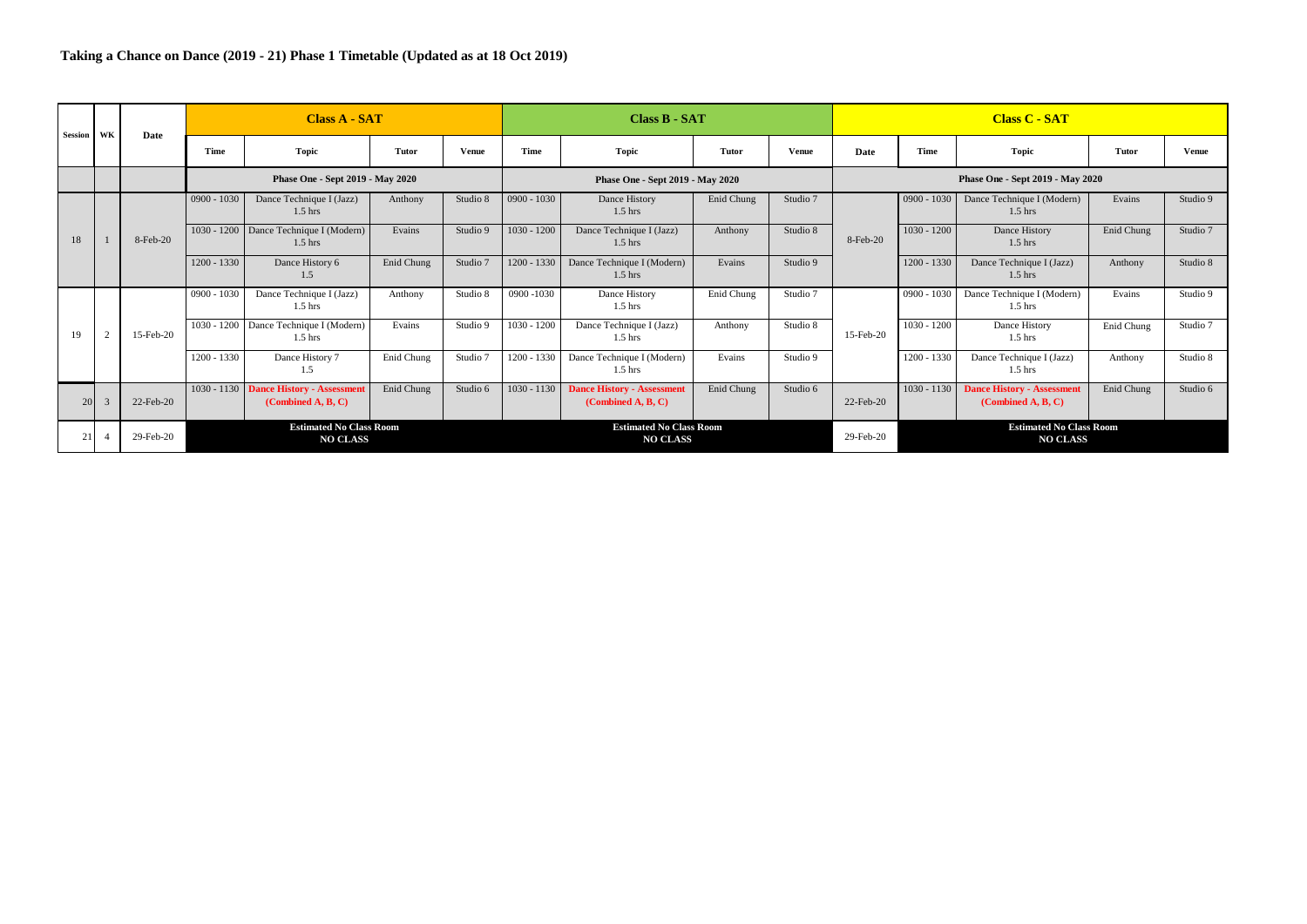| Session | <b>WK</b>      | Date        |               | <b>Class A - SAT</b>                                               |                   |              |               | <b>Class B - SAT</b>                                               |                   |              | <b>Class C - SAT</b> |                                                                           |                                                             |                   |              |
|---------|----------------|-------------|---------------|--------------------------------------------------------------------|-------------------|--------------|---------------|--------------------------------------------------------------------|-------------------|--------------|----------------------|---------------------------------------------------------------------------|-------------------------------------------------------------|-------------------|--------------|
|         |                |             | Time          | <b>Topic</b>                                                       | Tutor             | <b>Venue</b> | <b>Time</b>   | Topic                                                              | <b>Tutor</b>      | <b>Venue</b> | Date                 | Time                                                                      | <b>Topic</b>                                                | Tutor             | <b>Venue</b> |
|         |                |             |               | Phase One - Sept 2019 - May 2020                                   |                   |              |               | Phase One - Sept 2019 - May 2020                                   |                   |              |                      |                                                                           | Phase One - Sept 2019 - May 2020                            |                   |              |
|         | $\overline{5}$ | $1-Mar-20$  | Time TBC      |                                                                    | 香港演藝學院開放日<br>後台參觀 |              | Time TBC      |                                                                    | 香港演藝學院開放日<br>後台參觀 |              | $1-Mar-20$           | Time TBC                                                                  |                                                             | 香港演藝學院開放日<br>後台參觀 |              |
| 22      | 5              | 7-Mar-20    |               | Remarks:<br>Estimated Taster Programme (1st Round)<br>Studio 8 & 9 |                   |              |               | Remarks:<br>Estimated Taster Programme (1st Round)<br>Studio 8 & 9 |                   |              | 7-Mar-20             | Remarks:<br><b>Estimated Taster Programme (1st Round)</b><br>Studio 8 & 9 |                                                             |                   |              |
|         |                |             | $0900 - 1030$ | Dance Technique I (Modern)<br>$1.5$ hrs                            | Evains            | Studio 7     | $0930 - 1030$ | Music for Dance -1                                                 | Julia Mok         | Studio 7     |                      | $0900 - 1030$                                                             | Dance Technique I (Jazz)<br>$1.5$ hrs                       | Anthony           | Studio 9     |
| 23      | 6              | 14-Mar-20   | $1030 - 1200$ | Dance Technique I (Jazz)<br>$1.5$ hrs                              | Anthony           | Studio 7     | $1030 - 1200$ | Dance Technique I (Modern)<br>$1.5$ hrs                            | Evains            | Studio 8     | 14-Mar-20            | $1030 - 1130$                                                             | Music for Dance -1                                          | Julia Mok         | Studio 7     |
|         |                |             | $1200 - 1300$ | Music for Dance -1                                                 | Julia Mok         | Studio 7     | $1200 - 1330$ | Dance Technique I (Jazz)<br>$1.5$ hrs                              | Anthony           | Studio 8     |                      | 1200 - 1330                                                               | Dance Technique I (Modern)<br>$1.5$ hrs                     | Evains            | Studio 9     |
|         |                |             |               | 0900 - 1030 Dance Technique I (Modern)<br>$1.5$ hrs                | Evains            | Studio 7     | $0930 - 1030$ | Music for Dance -2                                                 | Julia Mok         | Studio 8     |                      | $0900 - 1030$                                                             | Dance Technique I (Jazz)<br>$1.5$ hrs                       | Anthony           | Studio 9     |
| 24      | $\tau$         | $21-Mar-20$ | $1030 - 1200$ | Dance Technique I (Jazz)<br>$1.5$ hrs                              | Anthony           | Studio 7     | $1030 - 1200$ | Dance Technique I (Modern)<br>$1.5$ hrs                            | Evains            | Studio 8     | 21-Mar-20            | $1030 - 1130$                                                             | Music for Dance -2                                          | Julia Mok         | Studio 9     |
|         |                |             | $1200 - 1300$ | Music for Dance -2                                                 | Julia Mok         | Studio 7     | $1200 - 1330$ | Dance Technique I (Jazz)<br>$1.5$ hrs                              | Anthony           | Studio 8     |                      | 1200 - 1330                                                               | Dance Technique I (Modern)<br>$1.5$ hrs                     | Evains            | Studio 9     |
|         |                |             |               | 0900 - 1000 Dance Technique I (Modern)<br>- Assessment             | Evains            | Studio 7     |               |                                                                    |                   |              |                      |                                                                           |                                                             |                   |              |
|         |                |             | $1000 - 1100$ | Dance Technique I (Jazz) -<br><b>Assessment</b>                    | Anthony           | Studio 7     |               | 1000 - 1100 Dance Technique I (Modern)<br><b>Assessment</b>        | Evains            | Studio 8     |                      |                                                                           |                                                             |                   |              |
| 25      | 8              | 28-Mar-20   |               |                                                                    |                   |              | $1100 - 1200$ | Dance Technique I (Jazz) -<br><b>Assessment</b>                    | Anthony           | Studio 8     | 28-Mar-20            |                                                                           | 1100 - 1200 Dance Technique I (Modern)<br><b>Assessment</b> | Evains            | Studio 9     |
|         |                |             |               |                                                                    |                   |              |               |                                                                    |                   |              |                      | $1200 - 1300$                                                             | Dance Technique I (Jazz) -<br><b>Assessment</b>             | Anthony           | Studio 9     |